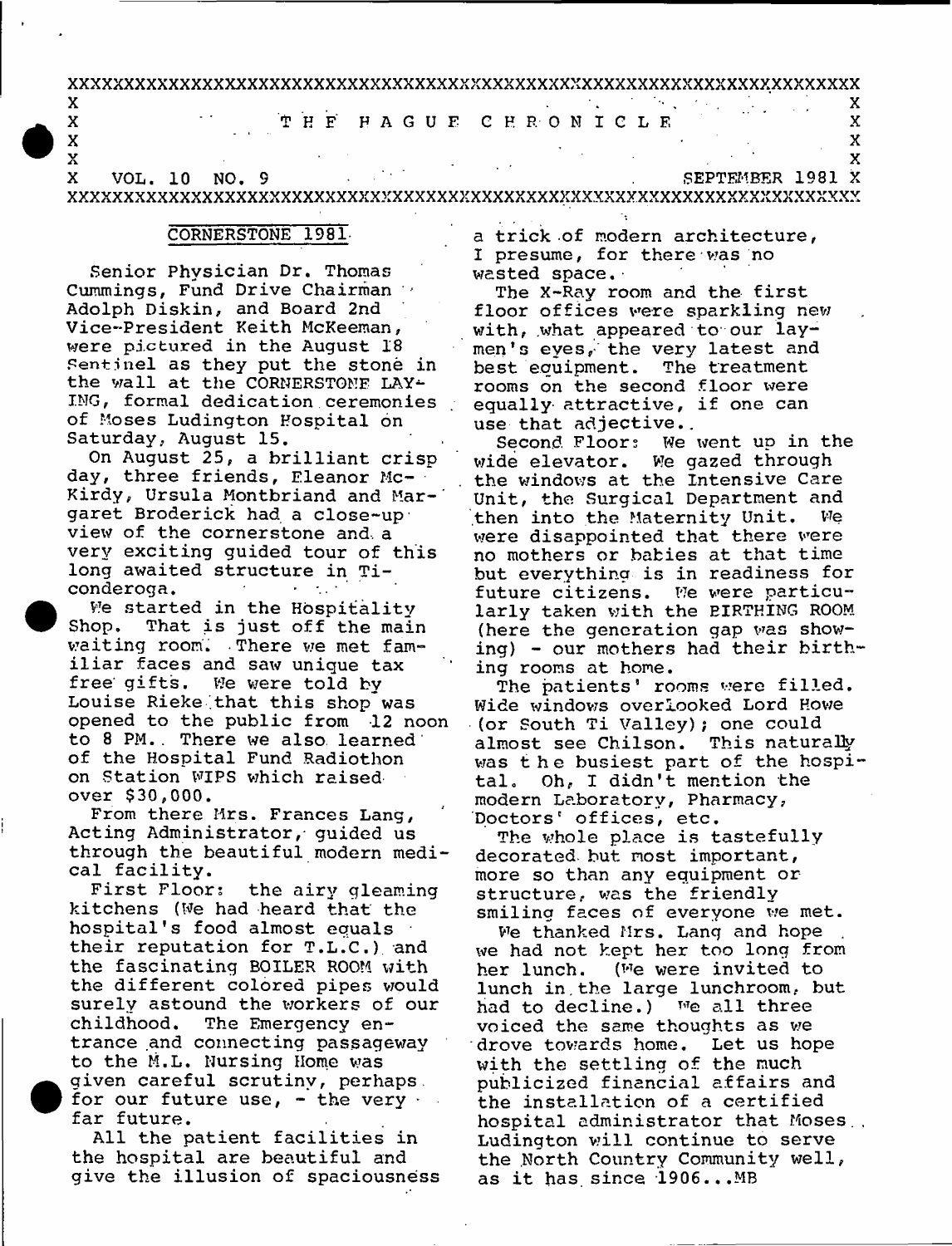# SNAKES WILL NOT CHASE YOU NEW PUBLICATION

From the Times of Ti July 2, 1981 "...Eugene Marchione and two friends were hiking through woods on one of Tongue Mountain's trails WHILE CLIMBING SOME ROCKS, Eugene was bitten on the right thumb by a five foottimber rattlesnake."

Sunday, July 26 Albany Times Union - "Milan D. Fiske was bitten on grounds of his summer home lower Lake George Region. This account- - with subsequent painful recovery was first published in the Conservationist."

Happily, neither bite was fatal. In each of the above cases, sports- islands, and even the timber men's rules of hiking and contact with snakes were disregarded.

We who have 'summered' near Tongue Mt. Sabbath Day Point area of Hague have heard and seen many rattlers through the years. Even in \*57 fire fighters would see nests of snakes in the mountains. In all these years these two cases are the first we have heard of any BITES.

In the same issue of Times Union, July 26, William S. Brown, Assistant professor of Biology at Skidmore College, has an article entitled "The Misunderstood Rattler", "Fortunately, few people have ever been bitten by a timber rattlesnake and-documented cases of death resulting-from its bites are extremely rare in recent years."

Professor Brown again - about his article in L.G.A, meeting (Post Star, April 16).

"The snake's strong instinct to avoid humans is a contributing factor to the low frequency of snake bites.

"At the current time the timber rattlesnake...is not an endangered species in the state."

Ed. Note: Who knows - next -A Kind to Rattlers Week...MB

The Lake George Association has collected the scientific studies made about the various forces affecting Lake George, and has published them in a book entitled "The Lake George Ecosystem. "

This 359 page book constitutes a compilation of the current research done on the lake by over 52 scientists.. Articles focus on such topics as the geology of the. Lake George Basin, the quality of the water, the fishes of the lake, plant life on the rattlesnake.

Copies are available at \$13 through the Lake George Association Office in the old Court House, Canada St., Lake George, NY 12845.

## HISTORICAL DISPLAYS

We don't have a historical building yet, but our town historian, Clifton West, has been doing a fantastic job with, his displays of artifacts and old pictures in the Hague Post Office. The exhibits have been periodically changed and have been of great interest to those who have the good fortune to use the facilities of the post office., Our thanks to Clifton also for the flowers which add cheer to the post office and the Town Hall...DJH

### a \* \* \* \* \* \* \* \* \* \* \* \* \* \* \* \* \* \* \* \* \* \* \* \* \* \* \* \* \* \* \* \* \*

*An education isn't how much you* have committed to memory, or even *how much you know. It's being* able to differentiate between what *you do know and what you don't. It's knowing where to go to find out what you need to know. And* it's knowing how to use the in*formation once you get i t* **.** *...William Feather*

*SCHOOL STARTS SEPTEMBER* **9.** *PLEASE WATCH FOR SCHOOL BUSSES BOARDING AND DISCHARGING CHILDREN* **.**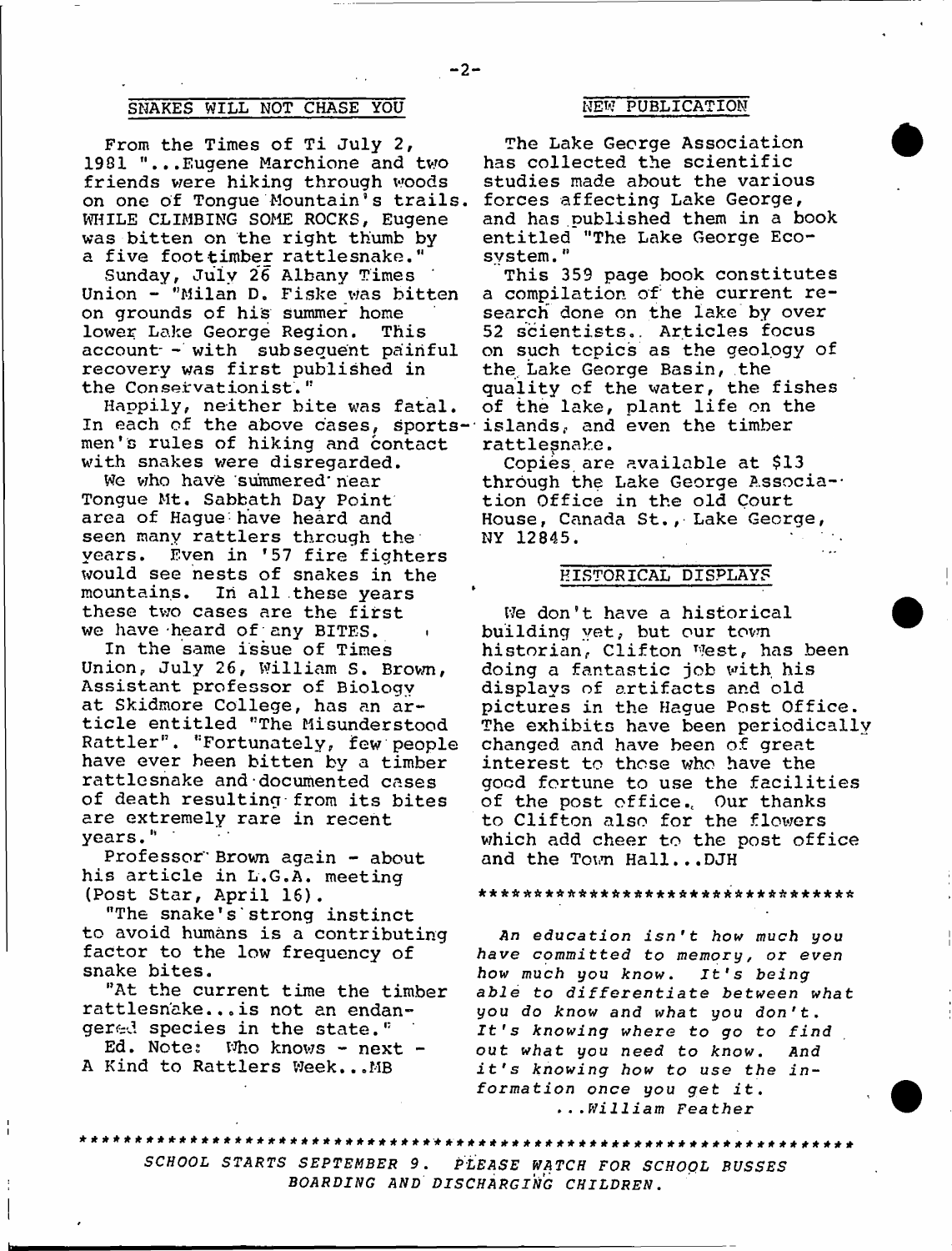## SCHOOL REGISTRATION CORPS OF DRUMS

Registration for students nev; to Ticonderoga Schools' will be conducted in the building the student is to attend through Sept. 4. Parents of students new to Ticonderoga Schools are urged to bring with them at the time of registration any previous school records available. Main offices-in the Elementary, Middle and High School will be open each *&&Y* from 9 a.m. to 12;00 noon and from 1:00 to 3:00- p.m. through Sept. 4 for the registration of new students. FIRST DAY OF SCHOOL wllL\_BE\_September 9.

# NCCC REGISTRATION

Registration for full and parttime admissions are still being accepted at the office of the . North Country Community College in the Ticonderoga Community Building.' The fall semester begins on Sept. 8. Call 585-4454 for more information.

# HAGUE HISTORICAL SOCIETY

Thanks to the work of Rev. Van Vliet, the Hague Historical Society will take their annual trip on September 25, leaving the Baptist Church Parking Lot<br>at 9:30 a.m. The first stop w The first stop will be the DAR House, just across the bridge in Vermont. Here we will be treated to a tour of the beautiful home, plus an interesting talk on Indians of the area. The admission to the DAR House is \$1.00 per person.

From there we will take our own picnic lunches to Mt. Philo and enjoy the scenery from there. The admission charge there is 50¢ each. There may be another stop on the way home - at the historic Rokeby House in Ferrisburg. FRIDAY, SEPTEMBER 25 9:30 A.M. ...DJH

 $-3 \frac{1}{2}$ 

, The Fort Ticonderoga' Corps of Drums gave a stirring performance -at the Hague Beach on Wed., Aug. 19. The Corps of Drums was organized in 1971 to recreate and.interpret the music of Colonial America. It is composed of fifers, drummers, buglers and a drum major, all' uniformed and accoutered as the 1st N.Y. Regiment, a unit that saw , service in 1775 at Fort Ticonderoga during the American Revolution.

NOTICE OF FILING COMPLETED ASSESS-MENT ROLL WITH CLERK'AFTER GRIEVANCE **DAY** 

Tax Law, sec. 516 as' amended by Chapter 804 Laws of 1962.

Notice is hereby given that the Assessment roll for Town of Hague, in the County of Warren for the year 1931 has been finally completed by the undersigned Assessors and a certified copy thereof was filed in the office of the Town Clerk cn the 1st day of Aug. where the same will remain open to public inspection until Sep. 1. /s/ Harry White, William D. Foster, Clifton Frasier.

*The equalization rate established on A u g ,20 f 1981 has i n c r e a s e d slightly to* **56.** *JO,* **up from** *the projected rate for 1981 of 55,81,*

### FORMER PASTOR WRITES

Rev.- Paul Shepard, pastor of The Hague Baptist Church from 1940 to 1942, recently wrote a letter to the local congregation in which he reminisced about his first pastorate in Hague. Re- • ferring to the current organ fund drive, he remembered that during his stay, the church had a pump organ on which Virgil Fox, noted organist who vacationed in Hague practiced...DJH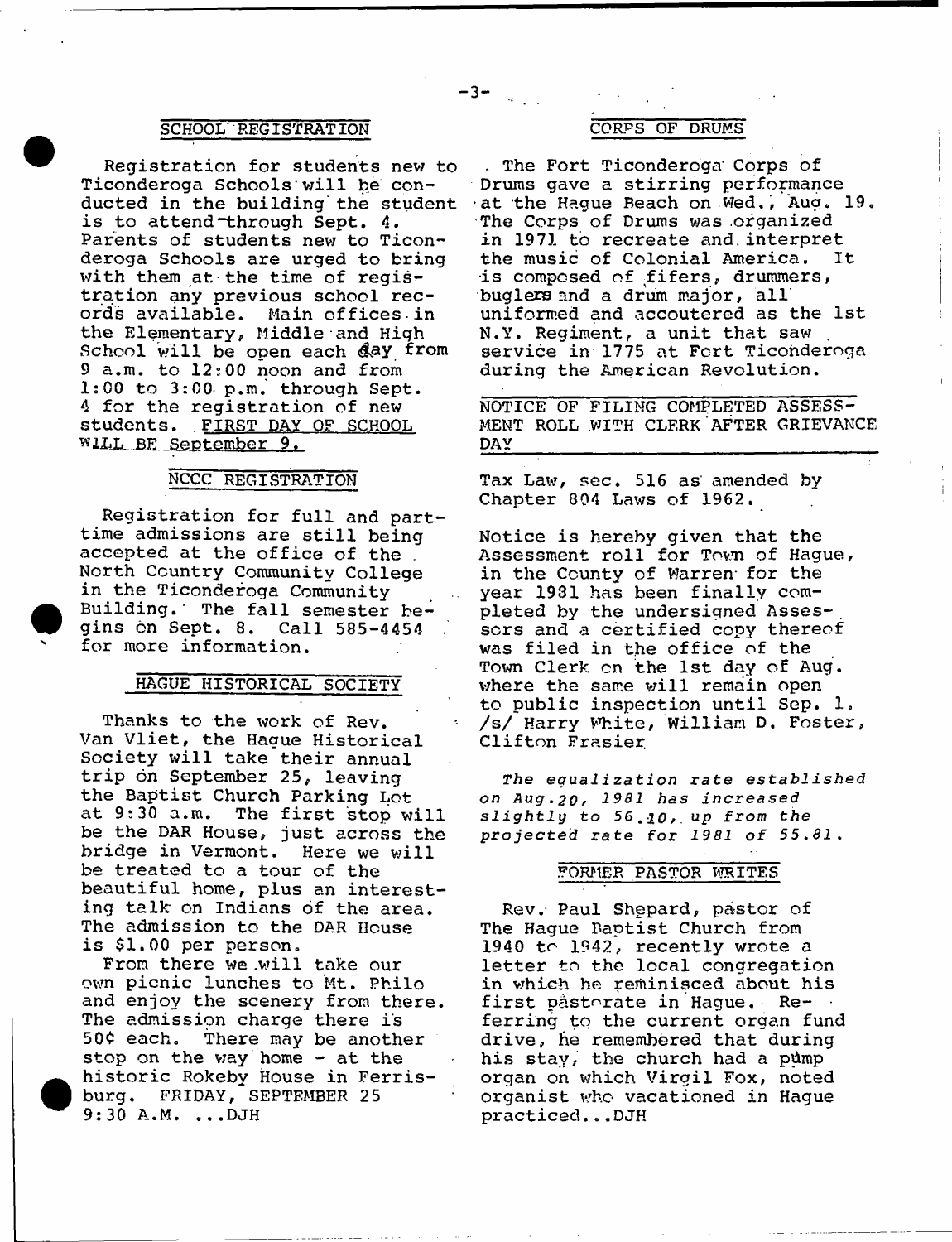## YOUTHFUL SAILORS WIN REGATTA! A SHADIER POINT

Fifty International Star Class racing sailboats competed in the 12th District Championship Regatta held at the Northern Lake George Yacht Club Aug. 11-13. The Blue Star fleet, for sailors who have won a major event as defined by Star Class rules had 31 entrants, and 19 boats sailed in the Green Star fleet for novice sailors. trants came from yacht clubs in NY, 543-6633...JTH NJ, VE, NH, and Ontario, racing to qualify for the Star world Championship Regatta to be held in Sept. in Marblehead, MA.

Winners in the Blue Stars were ALEX SMIGELSKI, 23, skipper and CHUCK TRIPP, 26, crew. In the 3 race competition, they took 2 daily firsts and a 2nd. Both are from Lake Hopatcong, NJ Yacht Club and are recent graduates of the Merchant. Marine Academy at Kings Point, LI, NY. This is Alex's first season racing a Star and he has placed first in every race he has entered until his daily 2nd place in this regatta, when NLGYC sailor Hank Rowen captured a daily 1st. (Alex hopes to make the American Olympic sailing team.)

Youth also triumphed in the Green Star Fleet when NLGYC sailing instructor, 21-yr. old DAVID MARSHALL, skipper, and BRUCE HATFIELD, 19, crew, won this competition at their first try in the 12th District.

Hank Rowen, former Commodore of NLGYC and winner of-the 1980 12th District, was chairperson of the regatta. John Barth headed the race committee.

The regatta was dedicated to HARRY E. P. MEISLAHN in recognition of his early support of the 12th District Star Fleet and his Blue Star Championships in 1948, 1951, and 1952....Laura Meade

Some people in the Hague Park prefer shade. The Town Board approves of planting five'locust trees bv the locust on the point. We would like to know if anyone knows of such locusts  $2" - 3\frac{1}{2}"$  in diameter that the town might have Trees growing singly in the open are preferred. If any are availa ble, please call Jack Henry,

### . FIRE DEPARTMENT DINNER

As we go to press, we have been informed that the Fire Department expects to have its annual Columbus Day dinner at Silver Bay on October 10. We will have an up-date on this in our next issue.

THE HAGUE FIRE DEPARTMFNT is conducting a fund drive to buy a nev; ambulance for the Hague Ambulance Squad. All donations to this worthy cause would be gratefully appreciated.

Two quilts will be raffled for the same purpose, one double and one single size. Tickets at \$1.00 each may be purchased from any member of the Fire Department or from the Hague Super Market.

THE SILVER BAY EMPS show - "How to Succeed in Business" was a huge success, with over \$1300 being realized for the benefit of the Hague Fire Department. The Department is grateful to Silver Bay and their EMPS for this fine contribution.

# RED CROSS BLOOD DONORS

Fifty pints of blood were donated cn August 21 at Silver<br>Bay. Thanks to all those dono Thanks to all those donors. and to those who helped with this project.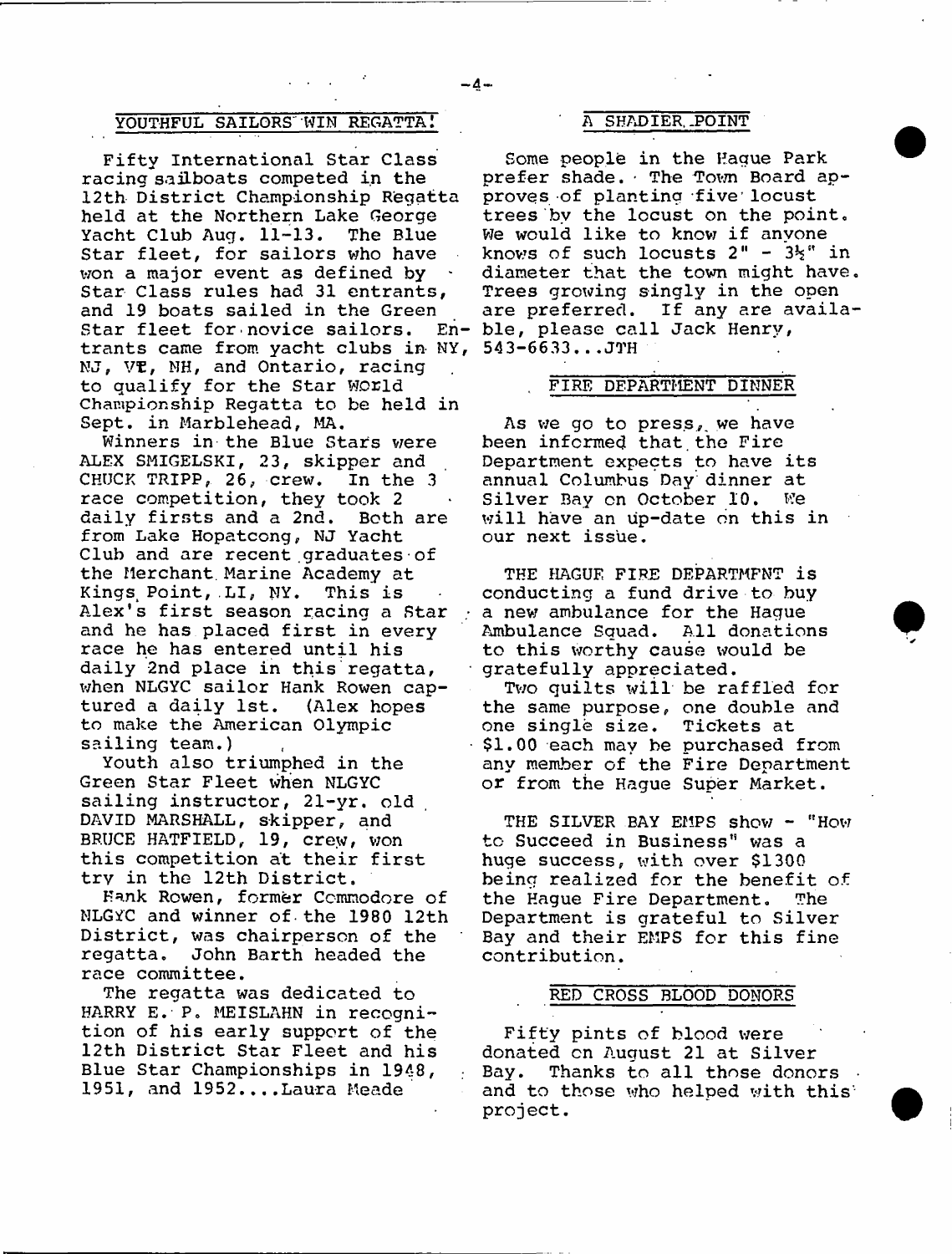## IT'S AS CLEAR AS MUD

Ed. Broderick is not the mate of Margaret Broderick!

It might be time to set some things straight.

The Chronicle Staff is composed of., four HEADS, WORKERS, EDITORS, whose names are:

DJH, Dottie, or Dorothy Henry (Mrs. John T.), AC or Alison Craig (Mrs. Bruce) - also known to her friends as "Martha", B.DeG or Billie DeGraff (Mrs. Ervin), and MB, M. Broderick, Margaret or Mig Broderick (Mrs. James J.), Ed. M. Broderick or Editor M. Broderick.

On the masthead the Ed. M. Broderick is the place to send news articles, articles for Soundings, or any matter pertaining to THE CHRONICLE.

In reality we have four EDITORS. As the Quakers do, we try to listen to each-staff member's ideas and after plenty of discussion; come to, one democratic conclusion.

Our financial matters are handled very ably by friend Jack Kennedy. He is most professional in his approach to all matters from contributions to rules of tax-exempt organizations. It gives us more time to scribble. Contributions to J. Kennedy, Box 118,.,.MB

## CARILLON GARDEN CLUB

Our first standard flower show was held at the Hancock House on August 20. All who came to see the exhibits and those of us who exhibited were enthusiastic about the results. The theme, "A Visit to the Fort" was well executed in various artistic fresh and dried flower arrangements, plus a fine display of vegetables, greens and individual flowers. (Irene. Coveney's potatoes and green beans won awards.) We are already contemplating next year's show.'

The next meeting of the club will be held at the Hancock House on September 17 at 11 o'clock...DJH **Park** *on Aug-i ' 2 6* **.** *Proceeds to the*

Add to the WHAT CREEPS WOULD DO THAT? department,'the theft of the 8' by 6' American flag from the pole in front of the Blessed Sacrament Church. As we go to press we hear another one is on order by concerned parishoners. We also learned that the flag from the Town Hall was stolen. What next? How mean! No stronger words are permitted in this publication. . .MB

\*\*\*\*\*\*\*\*\*\*\*\*\*\*\*\*\*\*\*\*\*\*\*\*\*\*\*\*\*\*\*\*\*

*Black Mountain was* **.there** *so he climbed* **it. '** *The fact that he was barefoot did not stop Mike Brode r i c k , age 14 f r o m* **heatingr** *his father and the rest of his friends to the top\*' (Mike, .please read up on rattlesnakes and be prepared for* **your next venture** *.) MB*

## HAGUE BABE RUTH

The Hague Babe Ruth wishes to thank everyone who helped -them have a very successful first season under the leadership of Coach Dan Belden.

They would like to thank the Town Board and everyone who donated for their uniforms, equipment and their trip to see the GlenSox play ball, and Mr. Richard Stormer, Mrs. Joan Belden, Mr. Dan Belden, and Mr. Gordon May for taking them to the games.

The coin drop was a huge success (collected \$324) and we won eight and lost six games. Players are Art Belden, Dan Belden, James Belden, Tim Denno, Tom Denno, Robert DeLarm, Matt Coffin, D. J, Fuller, Donnie Fuller, Jay Jordon, Rudy Meola, Joe LaPann, Tim Strum, Mike Stormer, Jamie Young, and Ball Boy Richie Belden....Joan Belden

### \* \* \* \* \* \* \* . \* \* \* \* \* \* \* \* \* \* \* \* \* \* \* \* \* \* \* \* \* \* \* \* \* \*

*D a v i d ,. son o f B a r b a r a & M i k e Fitzgerald***•** *was the lucky winner of the Gas Grille, drawn at the Town Chamber of Commerce.*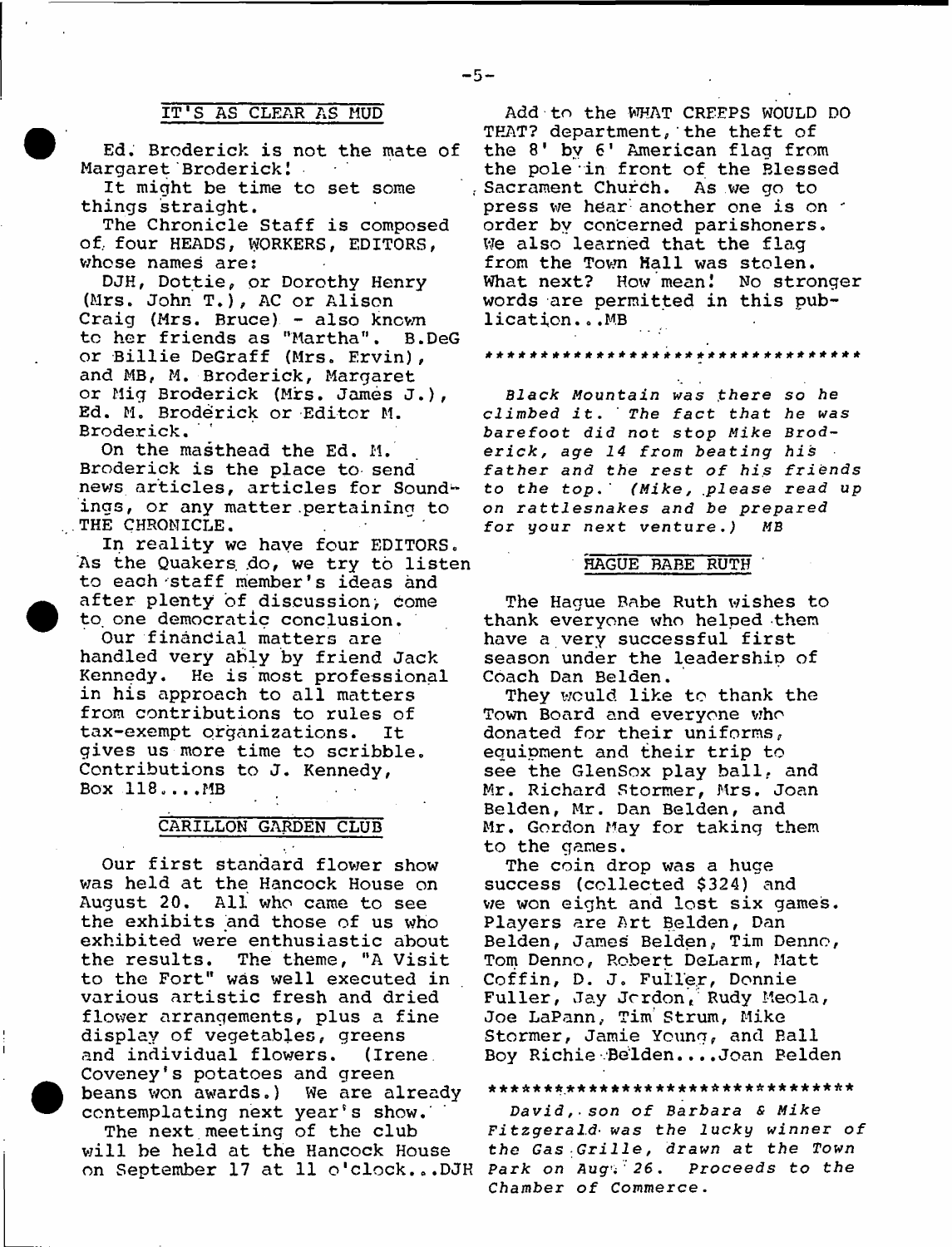We thank Bill Roden for his column in the Glens Falls POST  $STAR, 8/20/81:$ 

"LOVING LAKE GEORGE nothing hew... When I was a young man, my father bought a summer camp at Trout Lake and before long the family was almost commuting to the Lake George area. I couldn't possibly count the times I've made the trip by car, usually in the back seat, asleep. The Halfway House was the waking up point for us kids because none of us wanted to miss that first sight of Lake George... I guess that is why I've always been interested in the reaction of others as they first see Lake George. Elkanah Watson was a patriot and businessman who travelled during Revolutionary War times and just after. The story of his life was published by his son in 1856. There, sure enough, is the account of his first visit to Lake George in August 1805.

'Leaving the village of Sandy Rill on our right, we pressed forward oyer a bad road to the south end of the far-famed Lake George--St. Sacrament of the French; the euphonious Horicon of the Indian. Upon debouching from the forest, this lovely lake with its innumerable islands suddenly burst upon our view, in all its exceeding romantic beauty. The lake, enveloped on both shores by a mountain screen, reposed in a long, deep gorge, its placid and unriffled waters studded by isles whose rocky and rugged margin shelved down to the water's edge. The lake is celebrated for the depth and purity of its water and for the quantity and excellence of its fish. The scenery of Lake George is surpassingly grand, picturesque and beautiful. I am assured that the Lake of Geneva, so vaunted by European tourists, bears no comparison to Horicon, either in its quiet loveliness or imposing magnificence. We embarked early the next morning in a bateau, rowed by four men to make the passage through the lake to

its northern extremity. we coursed amid the interesting, archipelago: at noon landed- ahd dined upon der licious trout, fresh from'the cool and pure waters. In the afternoon we entered the- narrows and were immediately in' the' midst, of. clusters of fairy islands, setting. like gems upon the lake, itself girted by a framework of mountains piled upon mountains;' At sundown we reached Sabbath Day Point and here pitched our tent for. the night in a barn. Nothing could be more sublime than the effect of the setting sun as its rays fell upon the piles of mountains which surrounded us. The day had been excessively hot. The outlines and ... pinnacles of the cones on the east were bathed in the fiery tinges of the burning sun; a deep relief was produced by the long dark shadows of the western range, while here- . and there, the full blaze of the sunbeam was" poured through .some ravines in the range facing west.'

About a new book, DURANT by Craig Gilborn, Bill Roden writes: ... "The most spectacularly.beautiful book about the Adirondacks.in. several years. It's the story of a wealthy family who came tov.the Adirondacks and particularly<sup>2</sup> one member, the talented William West Durant. - William cam'e up with the woodland camp idea; designed-and built magnificent structures. Unique about these buildings is that they used, for the most part, local resources, logs, trees, stones. "Durant camps" were a hit. Many of these family owned estates have been dissolved, but many of the beautiful buildings still exist. Craig Gilborn is. Director of the Adirondack Museum at Blue Mountain Lake. If you're an Adirondack lover, look for his book DURANT in the nearest bookstore. There's hours-of relaxed reading in this story of the Durant family and their Adirondack way of life."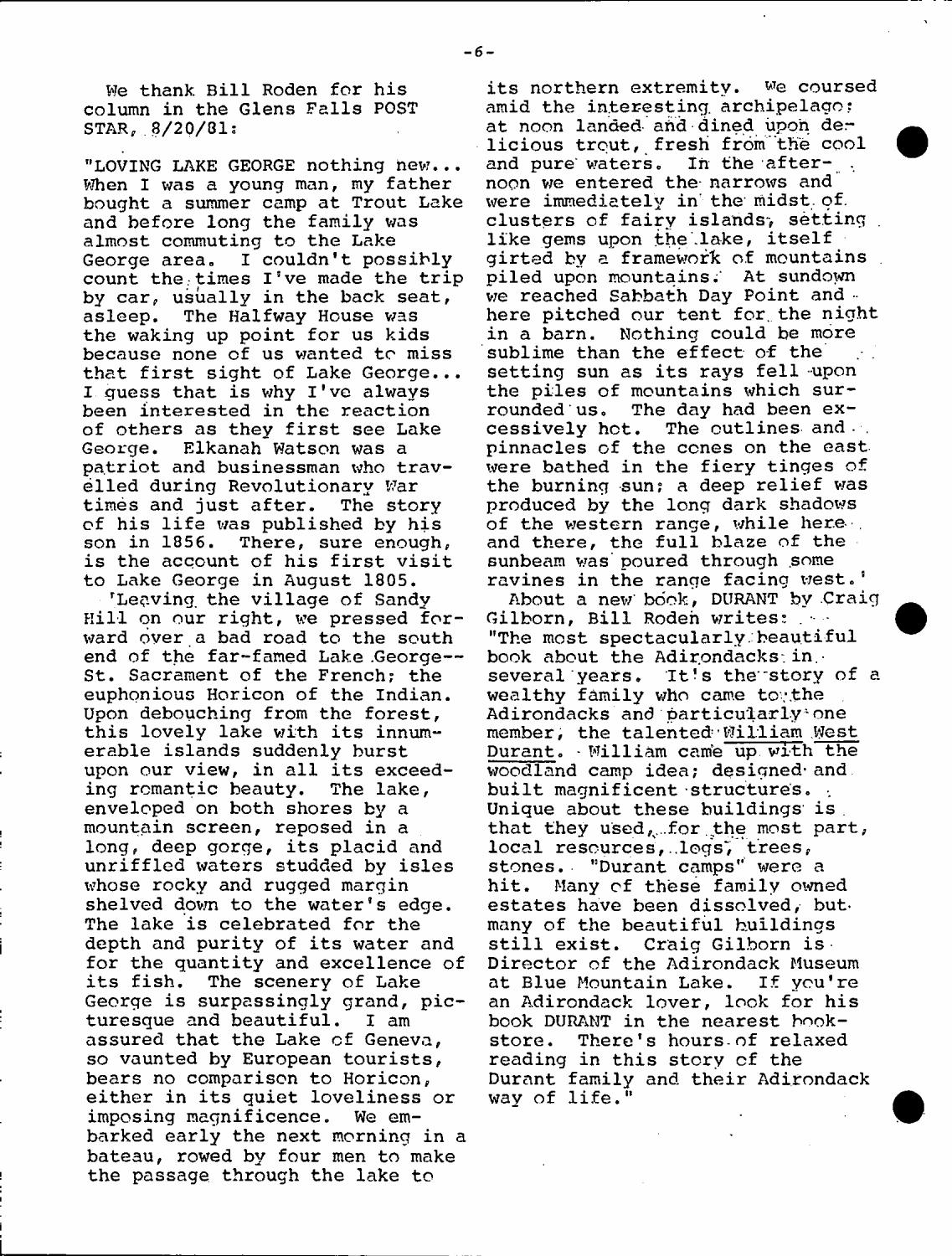### **SOUNDINGS**

BORN - A boy, David Donald II, to Kathy and David Davis, in Plattsburgh on' July 1. Proud grandpa - Don Davis of Lake Shore Terrace.

- A boy, James Luis, to Perry and Debbie Girard on July 28 in Texas. He joins his brother, Perry II, age 3. Perry is the son of Mrs. Raymond Monroe,- Hague.

A boy,' Nathaniel David, to Valerie May and Randy Perkins on August 12 in Moses **Ludington Hosp,** attended Casey Jones in Vermont

ENGAGED - Rarbara Bryant Walker, daughter of the Robert Bryants of<br>Pine Cove, to David Taylor. Wed-Pine Cove, to David Taylor. ding to be in Winston-Salem, NC Jan. 9, 1932.

MARRIED - Susan Klinger, daughter of Mr. & Mrs. Fred Klinger, Silver Bay, and Robert Farlie of Staten Island on July 25. (The bride and her father arrived at the ceremony in a 1916 Buick touring car) .

- Jeffrey Engler, son of Mr. & Mrs. Howard Engler, to Sarah Carbonneau on August 1 in the Silver Bay Chapel.

- James Van Patten, son of Mr. & Mrs. Grant Van Patten of Silver Bay and Schenectady, to Kathryn Rakov of Maybrook, NY in the Helen Hughes Chapel of Silver Bay, August 15.

- Doug Laundree, son of Mr. •& Mrs. Ray Laundree, to Karen Schram of Whitehouse, OH, in the Silver Bay Chapel on August 29.

- Scott Carter Patchett, ■ son of Mr. & Mrs. Robert Patchett to Alice Ann McGraw, on August 29 in Westfield, NJ.

DIED - Frank M. Rives, 80, on Aug. 4. Mr. Rives was a summer resident of Forest Bay for 40 years.

بالأحاب

MARGARET ANN STIFFLER, daughter of Mr. & Mrs. Robert Stiffler, Pine Cove, recently reported for duty with the U.S. Navy at Bethesda. National Naval Medical Center in Maryland.' She completed basic training in Orlando; FI. and attended DK "A" School in Meridian, Miss, where she graduated as .an honor student on May 27, 1981.

ART BELDEN, JAMES BELDEN and JEFFREY PLASS went *to* Dolph . Schoyes basketball 'camp in Bolton Landing this week. DAN DENTON early this month.

ROGERS ROCK CAMPSITE will close for the season Oct. 18 and Putts Pond will close Sept. 7.

### ADIRONDACK PARK AGENCY

Efforts to solve acid precipitation in the Adirondacks have been renewed by the A.P.A. through a formal action program adopted by the agency at a meeting in Ray Brook, August 20-21.

The 5 point program outlines the agency's statewide responsibilities in dealing with the issue including a proposal to study the economic impact of acid precipitation in the 6 million acre Adirondack Park.

The agency should examine economic effects of acid rain on tourism and recreation, forest product industries, agri-businesses, water supply facilities and other areas affected by the problem.

In addition to studying economic impacts of acid precipitation, the APA program indicates areater agency involvement in attending and conducting public meetings, hearings and legislative briefings including participation on the State Clean Air *Act* Task Force.

The APA has approved a permit for Resort Cable TV Inc. to construct several new microwave signal relay towers in Essex and Franklin Counties. AC